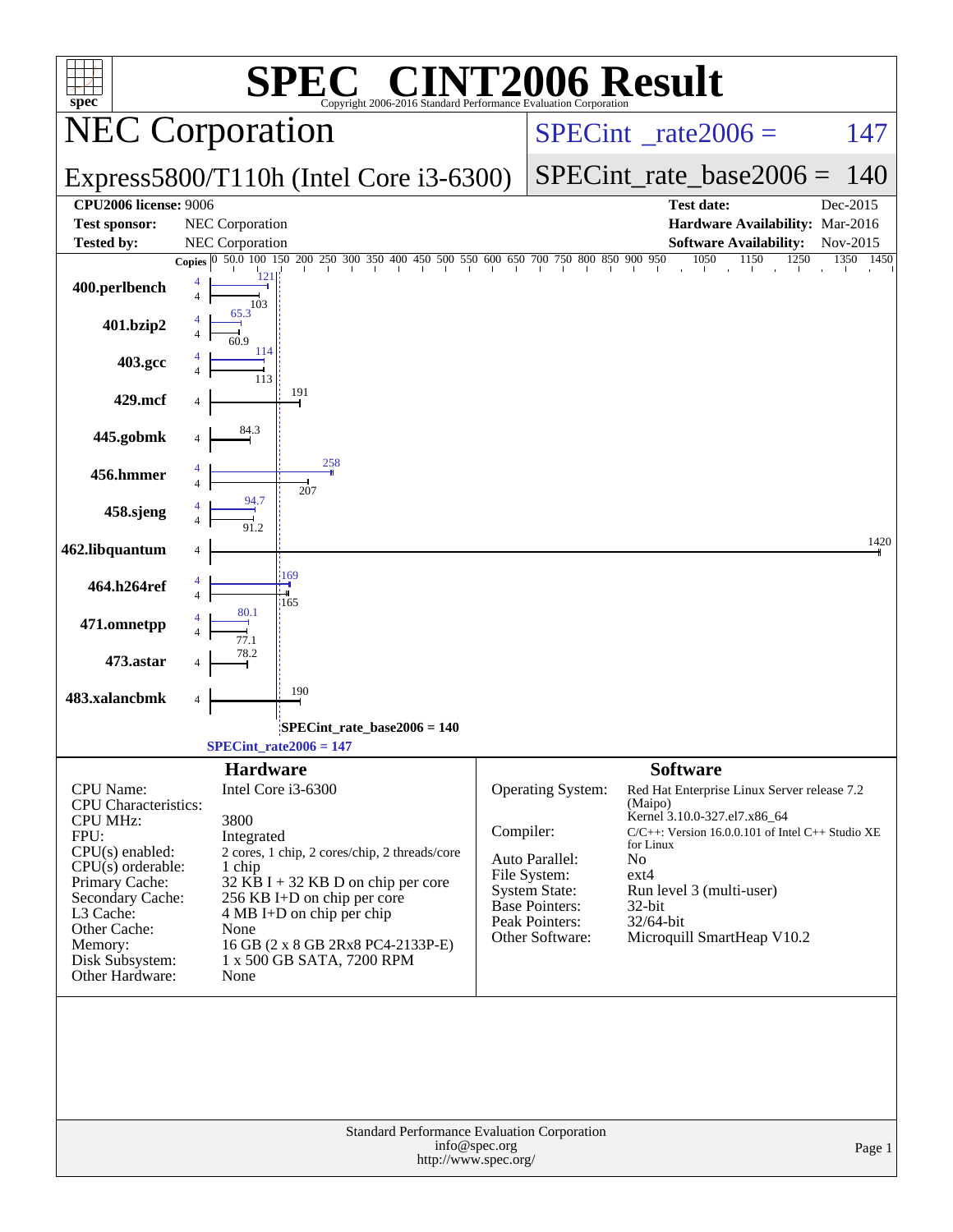

# NEC Corporation

#### SPECint rate $2006 = 147$

Express5800/T110h (Intel Core i3-6300)

[SPECint\\_rate\\_base2006 =](http://www.spec.org/auto/cpu2006/Docs/result-fields.html#SPECintratebase2006) 140

#### **[CPU2006 license:](http://www.spec.org/auto/cpu2006/Docs/result-fields.html#CPU2006license)** 9006 **[Test date:](http://www.spec.org/auto/cpu2006/Docs/result-fields.html#Testdate)** Dec-2015

**[Test sponsor:](http://www.spec.org/auto/cpu2006/Docs/result-fields.html#Testsponsor)** NEC Corporation **[Hardware Availability:](http://www.spec.org/auto/cpu2006/Docs/result-fields.html#HardwareAvailability)** Mar-2016 **[Tested by:](http://www.spec.org/auto/cpu2006/Docs/result-fields.html#Testedby)** NEC Corporation **[Software Availability:](http://www.spec.org/auto/cpu2006/Docs/result-fields.html#SoftwareAvailability)** Nov-2015

#### **[Results Table](http://www.spec.org/auto/cpu2006/Docs/result-fields.html#ResultsTable)**

|                    | <b>Base</b>   |                |       |                |       |                |       | <b>Peak</b>   |                |              |                                                                                                          |              |                |              |
|--------------------|---------------|----------------|-------|----------------|-------|----------------|-------|---------------|----------------|--------------|----------------------------------------------------------------------------------------------------------|--------------|----------------|--------------|
| <b>Benchmark</b>   | <b>Copies</b> | <b>Seconds</b> | Ratio | <b>Seconds</b> | Ratio | <b>Seconds</b> | Ratio | <b>Copies</b> | <b>Seconds</b> | <b>Ratio</b> | <b>Seconds</b>                                                                                           | <b>Ratio</b> | <b>Seconds</b> | <b>Ratio</b> |
| 400.perlbench      |               | 379            | 103   | 379            | 103   | 379            | 103   |               | 322            | <u>121</u>   | 322                                                                                                      | 121          | 318            | 123          |
| 401.bzip2          |               | 632            | 61.1  | 637            | 60.6  | 633            | 60.9  |               | 591            | 65.3         | 588                                                                                                      | 65.6         | 593            | 65.0         |
| $403.\mathrm{gcc}$ |               | 283            | 114   | 284            | 113   | 285            | 113   | 4             | 283            | 114          | 281                                                                                                      | 114          | 281            | 114          |
| $429$ .mcf         |               | 191            | 191   | 191            | 191   | 193            | 189   |               | <b>191</b>     | 191          | 191                                                                                                      | 191          | 193            | 189          |
| $445$ .gobmk       |               | 496            | 84.6  | 498            | 84.3  | 498            | 84.3  |               | 496            | 84.6         | 498                                                                                                      | 84.3         | <u>498</u>     | 84.3         |
| 456.hmmer          |               | 180            | 207   | 179            | 209   | 180            | 207   |               | 143            | 260          | 146                                                                                                      | 256          | 145            | 258          |
| $458$ .sjeng       |               | 530            | 91.3  | 531            | 91.1  | 531            | 91.2  |               | 510            | 95.0         | 511                                                                                                      | 94.7         | 511            | 94.7         |
| 462.libquantum     |               | 58.4           | 1420  | 58.2           | 1420  | 58.3           | 1420  |               | 58.4           | 1420         | 58.2                                                                                                     | 1420         | 58.3           | 1420         |
| 464.h264ref        |               | 550            | 161   | 535            | 165   | 532            | 167   |               | 524            | 169          | 521                                                                                                      | 170          | 534            | 166          |
| 471.omnetpp        |               | 324            | 77.2  | 324            | 77.1  | 324            | 77.1  |               | 312            | 80.0         | 312                                                                                                      | 80.2         | 312            | 80.1         |
| 473.astar          |               | 359            | 78.2  | 360            | 78.1  | 359            | 78.2  |               | 359            | 78.2         | 360                                                                                                      | 78.1         | 359            | 78.2         |
| 483.xalancbmk      |               | 145            | 190   | 145            | 190   | 145            | 191   |               | 145            | <b>190</b>   | 145                                                                                                      | 190          | 145            | 191          |
|                    |               |                |       |                |       |                |       |               |                |              | Results appear in the order in which they were run. Bold underlined text indicates a median measurement. |              |                |              |

#### **[Submit Notes](http://www.spec.org/auto/cpu2006/Docs/result-fields.html#SubmitNotes)**

 The taskset mechanism was used to bind copies to processors. The config file option 'submit' was used to generate taskset commands to bind each copy to a specific processor. For details, please see the config file.

#### **[Operating System Notes](http://www.spec.org/auto/cpu2006/Docs/result-fields.html#OperatingSystemNotes)**

Stack size set to unlimited using "ulimit -s unlimited"

#### **[Platform Notes](http://www.spec.org/auto/cpu2006/Docs/result-fields.html#PlatformNotes)**

 BIOS Settings: Power Management Policy: Custom Energy Performance: Performance

#### **[General Notes](http://www.spec.org/auto/cpu2006/Docs/result-fields.html#GeneralNotes)**

Environment variables set by runspec before the start of the run: LD\_LIBRARY\_PATH = "/home/cpu2006/libs/32:/home/cpu2006/libs/64:/home/cpu2006/sh"

 Binaries compiled on a system with 1x Intel Core i5-4670K CPU + 32GB memory using RedHat EL 7.1 Transparent Huge Pages enabled with: echo always > /sys/kernel/mm/transparent\_hugepage/enabled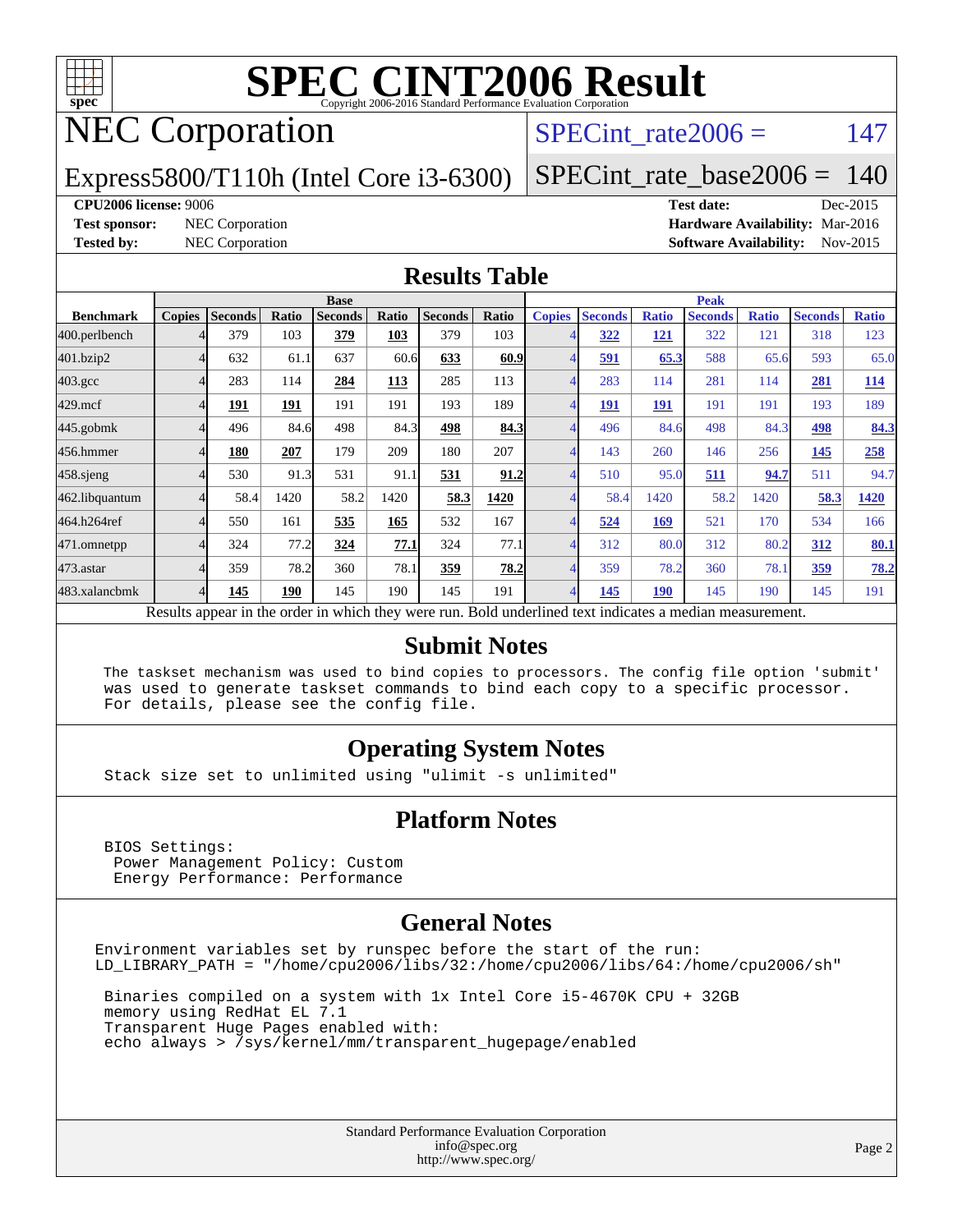

NEC Corporation

SPECint rate $2006 = 147$ 

Express5800/T110h (Intel Core i3-6300)

**[Test sponsor:](http://www.spec.org/auto/cpu2006/Docs/result-fields.html#Testsponsor)** NEC Corporation **NEC Corporation [Hardware Availability:](http://www.spec.org/auto/cpu2006/Docs/result-fields.html#HardwareAvailability)** Mar-2016

[SPECint\\_rate\\_base2006 =](http://www.spec.org/auto/cpu2006/Docs/result-fields.html#SPECintratebase2006) 140 **[CPU2006 license:](http://www.spec.org/auto/cpu2006/Docs/result-fields.html#CPU2006license)** 9006 **[Test date:](http://www.spec.org/auto/cpu2006/Docs/result-fields.html#Testdate)** Dec-2015

# **[Tested by:](http://www.spec.org/auto/cpu2006/Docs/result-fields.html#Testedby)** NEC Corporation **[Software Availability:](http://www.spec.org/auto/cpu2006/Docs/result-fields.html#SoftwareAvailability)** Nov-2015

## **[Base Compiler Invocation](http://www.spec.org/auto/cpu2006/Docs/result-fields.html#BaseCompilerInvocation)**

[C benchmarks](http://www.spec.org/auto/cpu2006/Docs/result-fields.html#Cbenchmarks):

[icc -m32 -L/opt/intel/compilers\\_and\\_libraries\\_2016/linux/compiler/lib/ia32\\_lin](http://www.spec.org/cpu2006/results/res2016q1/cpu2006-20160125-38832.flags.html#user_CCbase_intel_icc_e10256ba5924b668798078a321b0cb3f)

#### [C++ benchmarks:](http://www.spec.org/auto/cpu2006/Docs/result-fields.html#CXXbenchmarks)

[icpc -m32 -L/opt/intel/compilers\\_and\\_libraries\\_2016/linux/compiler/lib/ia32\\_lin](http://www.spec.org/cpu2006/results/res2016q1/cpu2006-20160125-38832.flags.html#user_CXXbase_intel_icpc_b4f50a394bdb4597aa5879c16bc3f5c5)

## **[Base Portability Flags](http://www.spec.org/auto/cpu2006/Docs/result-fields.html#BasePortabilityFlags)**

 400.perlbench: [-D\\_FILE\\_OFFSET\\_BITS=64](http://www.spec.org/cpu2006/results/res2016q1/cpu2006-20160125-38832.flags.html#user_basePORTABILITY400_perlbench_file_offset_bits_64_438cf9856305ebd76870a2c6dc2689ab) [-DSPEC\\_CPU\\_LINUX\\_IA32](http://www.spec.org/cpu2006/results/res2016q1/cpu2006-20160125-38832.flags.html#b400.perlbench_baseCPORTABILITY_DSPEC_CPU_LINUX_IA32) 401.bzip2: [-D\\_FILE\\_OFFSET\\_BITS=64](http://www.spec.org/cpu2006/results/res2016q1/cpu2006-20160125-38832.flags.html#user_basePORTABILITY401_bzip2_file_offset_bits_64_438cf9856305ebd76870a2c6dc2689ab) 403.gcc: [-D\\_FILE\\_OFFSET\\_BITS=64](http://www.spec.org/cpu2006/results/res2016q1/cpu2006-20160125-38832.flags.html#user_basePORTABILITY403_gcc_file_offset_bits_64_438cf9856305ebd76870a2c6dc2689ab) 429.mcf: [-D\\_FILE\\_OFFSET\\_BITS=64](http://www.spec.org/cpu2006/results/res2016q1/cpu2006-20160125-38832.flags.html#user_basePORTABILITY429_mcf_file_offset_bits_64_438cf9856305ebd76870a2c6dc2689ab) 445.gobmk: [-D\\_FILE\\_OFFSET\\_BITS=64](http://www.spec.org/cpu2006/results/res2016q1/cpu2006-20160125-38832.flags.html#user_basePORTABILITY445_gobmk_file_offset_bits_64_438cf9856305ebd76870a2c6dc2689ab) 456.hmmer: [-D\\_FILE\\_OFFSET\\_BITS=64](http://www.spec.org/cpu2006/results/res2016q1/cpu2006-20160125-38832.flags.html#user_basePORTABILITY456_hmmer_file_offset_bits_64_438cf9856305ebd76870a2c6dc2689ab) 458.sjeng: [-D\\_FILE\\_OFFSET\\_BITS=64](http://www.spec.org/cpu2006/results/res2016q1/cpu2006-20160125-38832.flags.html#user_basePORTABILITY458_sjeng_file_offset_bits_64_438cf9856305ebd76870a2c6dc2689ab) 462.libquantum: [-D\\_FILE\\_OFFSET\\_BITS=64](http://www.spec.org/cpu2006/results/res2016q1/cpu2006-20160125-38832.flags.html#user_basePORTABILITY462_libquantum_file_offset_bits_64_438cf9856305ebd76870a2c6dc2689ab) [-DSPEC\\_CPU\\_LINUX](http://www.spec.org/cpu2006/results/res2016q1/cpu2006-20160125-38832.flags.html#b462.libquantum_baseCPORTABILITY_DSPEC_CPU_LINUX) 464.h264ref: [-D\\_FILE\\_OFFSET\\_BITS=64](http://www.spec.org/cpu2006/results/res2016q1/cpu2006-20160125-38832.flags.html#user_basePORTABILITY464_h264ref_file_offset_bits_64_438cf9856305ebd76870a2c6dc2689ab) 471.omnetpp: [-D\\_FILE\\_OFFSET\\_BITS=64](http://www.spec.org/cpu2006/results/res2016q1/cpu2006-20160125-38832.flags.html#user_basePORTABILITY471_omnetpp_file_offset_bits_64_438cf9856305ebd76870a2c6dc2689ab) 473.astar: [-D\\_FILE\\_OFFSET\\_BITS=64](http://www.spec.org/cpu2006/results/res2016q1/cpu2006-20160125-38832.flags.html#user_basePORTABILITY473_astar_file_offset_bits_64_438cf9856305ebd76870a2c6dc2689ab) 483.xalancbmk: [-D\\_FILE\\_OFFSET\\_BITS=64](http://www.spec.org/cpu2006/results/res2016q1/cpu2006-20160125-38832.flags.html#user_basePORTABILITY483_xalancbmk_file_offset_bits_64_438cf9856305ebd76870a2c6dc2689ab) [-DSPEC\\_CPU\\_LINUX](http://www.spec.org/cpu2006/results/res2016q1/cpu2006-20160125-38832.flags.html#b483.xalancbmk_baseCXXPORTABILITY_DSPEC_CPU_LINUX)

## **[Base Optimization Flags](http://www.spec.org/auto/cpu2006/Docs/result-fields.html#BaseOptimizationFlags)**

[C benchmarks](http://www.spec.org/auto/cpu2006/Docs/result-fields.html#Cbenchmarks):

[-xCORE-AVX2](http://www.spec.org/cpu2006/results/res2016q1/cpu2006-20160125-38832.flags.html#user_CCbase_f-xAVX2_5f5fc0cbe2c9f62c816d3e45806c70d7) [-ipo](http://www.spec.org/cpu2006/results/res2016q1/cpu2006-20160125-38832.flags.html#user_CCbase_f-ipo) [-O3](http://www.spec.org/cpu2006/results/res2016q1/cpu2006-20160125-38832.flags.html#user_CCbase_f-O3) [-no-prec-div](http://www.spec.org/cpu2006/results/res2016q1/cpu2006-20160125-38832.flags.html#user_CCbase_f-no-prec-div) [-opt-prefetch](http://www.spec.org/cpu2006/results/res2016q1/cpu2006-20160125-38832.flags.html#user_CCbase_f-opt-prefetch) [-opt-mem-layout-trans=3](http://www.spec.org/cpu2006/results/res2016q1/cpu2006-20160125-38832.flags.html#user_CCbase_f-opt-mem-layout-trans_a7b82ad4bd7abf52556d4961a2ae94d5)

[C++ benchmarks:](http://www.spec.org/auto/cpu2006/Docs/result-fields.html#CXXbenchmarks) [-xCORE-AVX2](http://www.spec.org/cpu2006/results/res2016q1/cpu2006-20160125-38832.flags.html#user_CXXbase_f-xAVX2_5f5fc0cbe2c9f62c816d3e45806c70d7) [-ipo](http://www.spec.org/cpu2006/results/res2016q1/cpu2006-20160125-38832.flags.html#user_CXXbase_f-ipo) [-O3](http://www.spec.org/cpu2006/results/res2016q1/cpu2006-20160125-38832.flags.html#user_CXXbase_f-O3) [-no-prec-div](http://www.spec.org/cpu2006/results/res2016q1/cpu2006-20160125-38832.flags.html#user_CXXbase_f-no-prec-div) [-opt-prefetch](http://www.spec.org/cpu2006/results/res2016q1/cpu2006-20160125-38832.flags.html#user_CXXbase_f-opt-prefetch) [-opt-mem-layout-trans=3](http://www.spec.org/cpu2006/results/res2016q1/cpu2006-20160125-38832.flags.html#user_CXXbase_f-opt-mem-layout-trans_a7b82ad4bd7abf52556d4961a2ae94d5) [-Wl,-z,muldefs](http://www.spec.org/cpu2006/results/res2016q1/cpu2006-20160125-38832.flags.html#user_CXXbase_link_force_multiple1_74079c344b956b9658436fd1b6dd3a8a) [-L/sh -lsmartheap](http://www.spec.org/cpu2006/results/res2016q1/cpu2006-20160125-38832.flags.html#user_CXXbase_SmartHeap_32f6c82aa1ed9c52345d30cf6e4a0499)

### **[Base Other Flags](http://www.spec.org/auto/cpu2006/Docs/result-fields.html#BaseOtherFlags)**

[C benchmarks](http://www.spec.org/auto/cpu2006/Docs/result-fields.html#Cbenchmarks):

403.gcc: [-Dalloca=\\_alloca](http://www.spec.org/cpu2006/results/res2016q1/cpu2006-20160125-38832.flags.html#b403.gcc_baseEXTRA_CFLAGS_Dalloca_be3056838c12de2578596ca5467af7f3)

## **[Peak Compiler Invocation](http://www.spec.org/auto/cpu2006/Docs/result-fields.html#PeakCompilerInvocation)**

[C benchmarks \(except as noted below\)](http://www.spec.org/auto/cpu2006/Docs/result-fields.html#Cbenchmarksexceptasnotedbelow): [icc -m32 -L/opt/intel/compilers\\_and\\_libraries\\_2016/linux/compiler/lib/ia32\\_lin](http://www.spec.org/cpu2006/results/res2016q1/cpu2006-20160125-38832.flags.html#user_CCpeak_intel_icc_e10256ba5924b668798078a321b0cb3f)

Continued on next page

Standard Performance Evaluation Corporation [info@spec.org](mailto:info@spec.org) <http://www.spec.org/>

Page 3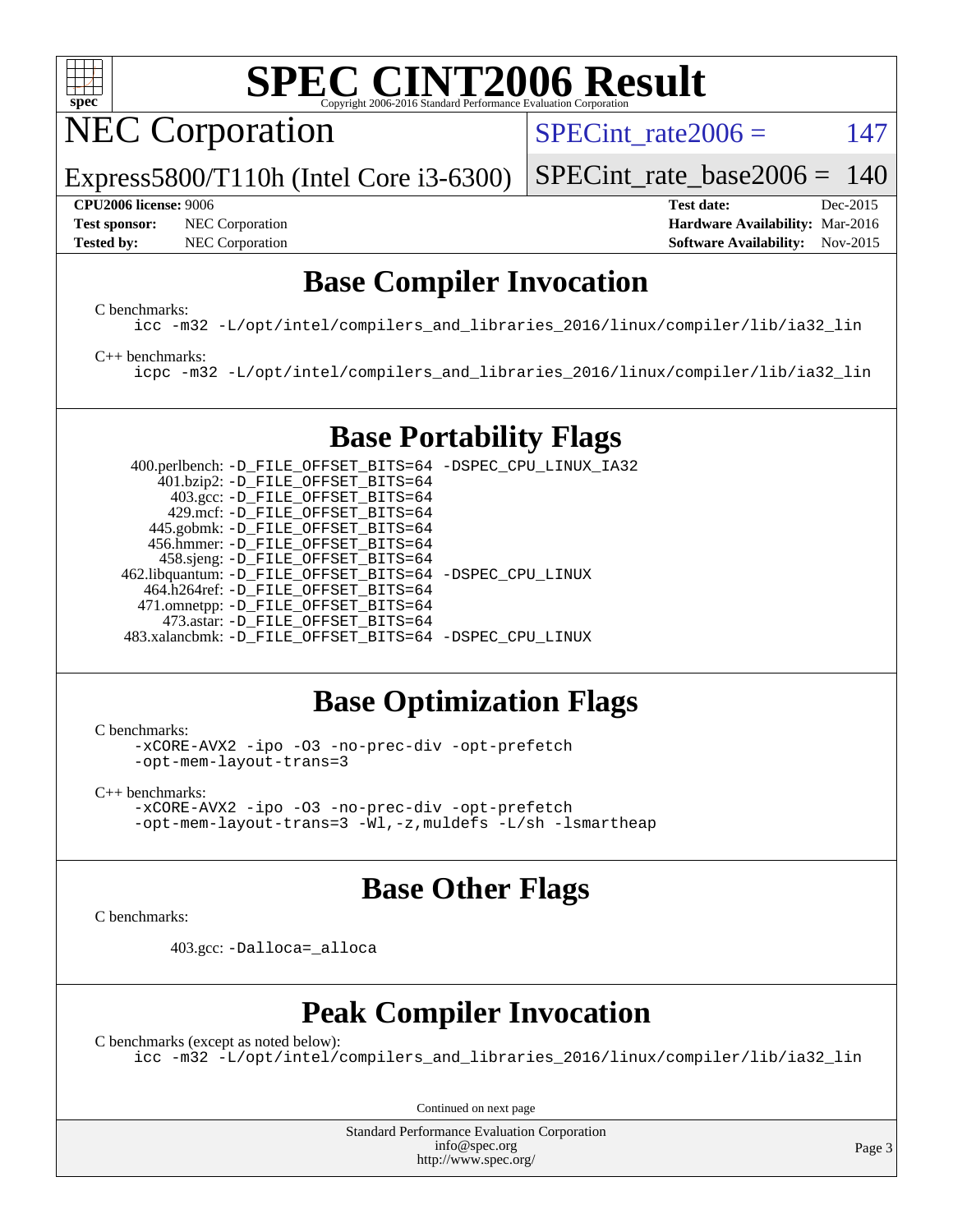

**NEC Corporation** 

Express5800/T110h (Intel Core i3-6300)

SPECint rate $2006 = 147$ 

[SPECint\\_rate\\_base2006 =](http://www.spec.org/auto/cpu2006/Docs/result-fields.html#SPECintratebase2006) 140

**[Test sponsor:](http://www.spec.org/auto/cpu2006/Docs/result-fields.html#Testsponsor)** NEC Corporation **NEC Corporation [Hardware Availability:](http://www.spec.org/auto/cpu2006/Docs/result-fields.html#HardwareAvailability)** Mar-2016

**[CPU2006 license:](http://www.spec.org/auto/cpu2006/Docs/result-fields.html#CPU2006license)** 9006 **[Test date:](http://www.spec.org/auto/cpu2006/Docs/result-fields.html#Testdate)** Dec-2015 **[Tested by:](http://www.spec.org/auto/cpu2006/Docs/result-fields.html#Testedby)** NEC Corporation **[Software Availability:](http://www.spec.org/auto/cpu2006/Docs/result-fields.html#SoftwareAvailability)** Nov-2015

## **[Peak Compiler Invocation \(Continued\)](http://www.spec.org/auto/cpu2006/Docs/result-fields.html#PeakCompilerInvocation)**

400.perlbench: [icc -m64](http://www.spec.org/cpu2006/results/res2016q1/cpu2006-20160125-38832.flags.html#user_peakCCLD400_perlbench_intel_icc_64bit_bda6cc9af1fdbb0edc3795bac97ada53)

401.bzip2: [icc -m64](http://www.spec.org/cpu2006/results/res2016q1/cpu2006-20160125-38832.flags.html#user_peakCCLD401_bzip2_intel_icc_64bit_bda6cc9af1fdbb0edc3795bac97ada53)

456.hmmer: [icc -m64](http://www.spec.org/cpu2006/results/res2016q1/cpu2006-20160125-38832.flags.html#user_peakCCLD456_hmmer_intel_icc_64bit_bda6cc9af1fdbb0edc3795bac97ada53)

458.sjeng: [icc -m64](http://www.spec.org/cpu2006/results/res2016q1/cpu2006-20160125-38832.flags.html#user_peakCCLD458_sjeng_intel_icc_64bit_bda6cc9af1fdbb0edc3795bac97ada53)

[C++ benchmarks:](http://www.spec.org/auto/cpu2006/Docs/result-fields.html#CXXbenchmarks)

[icpc -m32 -L/opt/intel/compilers\\_and\\_libraries\\_2016/linux/compiler/lib/ia32\\_lin](http://www.spec.org/cpu2006/results/res2016q1/cpu2006-20160125-38832.flags.html#user_CXXpeak_intel_icpc_b4f50a394bdb4597aa5879c16bc3f5c5)

### **[Peak Portability Flags](http://www.spec.org/auto/cpu2006/Docs/result-fields.html#PeakPortabilityFlags)**

 400.perlbench: [-D\\_FILE\\_OFFSET\\_BITS=64](http://www.spec.org/cpu2006/results/res2016q1/cpu2006-20160125-38832.flags.html#user_peakPORTABILITY400_perlbench_file_offset_bits_64_438cf9856305ebd76870a2c6dc2689ab) [-DSPEC\\_CPU\\_LP64](http://www.spec.org/cpu2006/results/res2016q1/cpu2006-20160125-38832.flags.html#b400.perlbench_peakCPORTABILITY_DSPEC_CPU_LP64) [-DSPEC\\_CPU\\_LINUX\\_X64](http://www.spec.org/cpu2006/results/res2016q1/cpu2006-20160125-38832.flags.html#b400.perlbench_peakCPORTABILITY_DSPEC_CPU_LINUX_X64) 401.bzip2: [-D\\_FILE\\_OFFSET\\_BITS=64](http://www.spec.org/cpu2006/results/res2016q1/cpu2006-20160125-38832.flags.html#user_peakPORTABILITY401_bzip2_file_offset_bits_64_438cf9856305ebd76870a2c6dc2689ab) [-DSPEC\\_CPU\\_LP64](http://www.spec.org/cpu2006/results/res2016q1/cpu2006-20160125-38832.flags.html#suite_peakCPORTABILITY401_bzip2_DSPEC_CPU_LP64) 403.gcc: [-D\\_FILE\\_OFFSET\\_BITS=64](http://www.spec.org/cpu2006/results/res2016q1/cpu2006-20160125-38832.flags.html#user_peakPORTABILITY403_gcc_file_offset_bits_64_438cf9856305ebd76870a2c6dc2689ab) 429.mcf: [-D\\_FILE\\_OFFSET\\_BITS=64](http://www.spec.org/cpu2006/results/res2016q1/cpu2006-20160125-38832.flags.html#user_peakPORTABILITY429_mcf_file_offset_bits_64_438cf9856305ebd76870a2c6dc2689ab) 445.gobmk: [-D\\_FILE\\_OFFSET\\_BITS=64](http://www.spec.org/cpu2006/results/res2016q1/cpu2006-20160125-38832.flags.html#user_peakPORTABILITY445_gobmk_file_offset_bits_64_438cf9856305ebd76870a2c6dc2689ab) 456.hmmer: [-D\\_FILE\\_OFFSET\\_BITS=64](http://www.spec.org/cpu2006/results/res2016q1/cpu2006-20160125-38832.flags.html#user_peakPORTABILITY456_hmmer_file_offset_bits_64_438cf9856305ebd76870a2c6dc2689ab) [-DSPEC\\_CPU\\_LP64](http://www.spec.org/cpu2006/results/res2016q1/cpu2006-20160125-38832.flags.html#suite_peakCPORTABILITY456_hmmer_DSPEC_CPU_LP64) 458.sjeng: [-D\\_FILE\\_OFFSET\\_BITS=64](http://www.spec.org/cpu2006/results/res2016q1/cpu2006-20160125-38832.flags.html#user_peakPORTABILITY458_sjeng_file_offset_bits_64_438cf9856305ebd76870a2c6dc2689ab) [-DSPEC\\_CPU\\_LP64](http://www.spec.org/cpu2006/results/res2016q1/cpu2006-20160125-38832.flags.html#suite_peakCPORTABILITY458_sjeng_DSPEC_CPU_LP64) 462.libquantum: [-D\\_FILE\\_OFFSET\\_BITS=64](http://www.spec.org/cpu2006/results/res2016q1/cpu2006-20160125-38832.flags.html#user_peakPORTABILITY462_libquantum_file_offset_bits_64_438cf9856305ebd76870a2c6dc2689ab) [-DSPEC\\_CPU\\_LINUX](http://www.spec.org/cpu2006/results/res2016q1/cpu2006-20160125-38832.flags.html#b462.libquantum_peakCPORTABILITY_DSPEC_CPU_LINUX) 464.h264ref: [-D\\_FILE\\_OFFSET\\_BITS=64](http://www.spec.org/cpu2006/results/res2016q1/cpu2006-20160125-38832.flags.html#user_peakPORTABILITY464_h264ref_file_offset_bits_64_438cf9856305ebd76870a2c6dc2689ab) 471.omnetpp: [-D\\_FILE\\_OFFSET\\_BITS=64](http://www.spec.org/cpu2006/results/res2016q1/cpu2006-20160125-38832.flags.html#user_peakPORTABILITY471_omnetpp_file_offset_bits_64_438cf9856305ebd76870a2c6dc2689ab) 473.astar: [-D\\_FILE\\_OFFSET\\_BITS=64](http://www.spec.org/cpu2006/results/res2016q1/cpu2006-20160125-38832.flags.html#user_peakPORTABILITY473_astar_file_offset_bits_64_438cf9856305ebd76870a2c6dc2689ab) 483.xalancbmk: [-D\\_FILE\\_OFFSET\\_BITS=64](http://www.spec.org/cpu2006/results/res2016q1/cpu2006-20160125-38832.flags.html#user_peakPORTABILITY483_xalancbmk_file_offset_bits_64_438cf9856305ebd76870a2c6dc2689ab) [-DSPEC\\_CPU\\_LINUX](http://www.spec.org/cpu2006/results/res2016q1/cpu2006-20160125-38832.flags.html#b483.xalancbmk_peakCXXPORTABILITY_DSPEC_CPU_LINUX)

## **[Peak Optimization Flags](http://www.spec.org/auto/cpu2006/Docs/result-fields.html#PeakOptimizationFlags)**

[C benchmarks](http://www.spec.org/auto/cpu2006/Docs/result-fields.html#Cbenchmarks):

 400.perlbench: [-xCORE-AVX2](http://www.spec.org/cpu2006/results/res2016q1/cpu2006-20160125-38832.flags.html#user_peakPASS2_CFLAGSPASS2_LDCFLAGS400_perlbench_f-xAVX2_5f5fc0cbe2c9f62c816d3e45806c70d7)(pass 2) [-prof-gen:threadsafe](http://www.spec.org/cpu2006/results/res2016q1/cpu2006-20160125-38832.flags.html#user_peakPASS1_CFLAGSPASS1_LDCFLAGS400_perlbench_prof_gen_21a26eb79f378b550acd7bec9fe4467a)(pass 1) [-ipo](http://www.spec.org/cpu2006/results/res2016q1/cpu2006-20160125-38832.flags.html#user_peakPASS2_CFLAGSPASS2_LDCFLAGS400_perlbench_f-ipo)(pass 2) [-O3](http://www.spec.org/cpu2006/results/res2016q1/cpu2006-20160125-38832.flags.html#user_peakPASS2_CFLAGSPASS2_LDCFLAGS400_perlbench_f-O3)(pass 2) [-no-prec-div](http://www.spec.org/cpu2006/results/res2016q1/cpu2006-20160125-38832.flags.html#user_peakPASS2_CFLAGSPASS2_LDCFLAGS400_perlbench_f-no-prec-div)(pass 2) [-par-num-threads=1](http://www.spec.org/cpu2006/results/res2016q1/cpu2006-20160125-38832.flags.html#user_peakPASS1_CFLAGSPASS1_LDCFLAGS400_perlbench_par_num_threads_786a6ff141b4e9e90432e998842df6c2)(pass 1) [-prof-use](http://www.spec.org/cpu2006/results/res2016q1/cpu2006-20160125-38832.flags.html#user_peakPASS2_CFLAGSPASS2_LDCFLAGS400_perlbench_prof_use_bccf7792157ff70d64e32fe3e1250b55)(pass 2) [-auto-ilp32](http://www.spec.org/cpu2006/results/res2016q1/cpu2006-20160125-38832.flags.html#user_peakCOPTIMIZE400_perlbench_f-auto-ilp32)

 401.bzip2: [-xCORE-AVX2](http://www.spec.org/cpu2006/results/res2016q1/cpu2006-20160125-38832.flags.html#user_peakPASS2_CFLAGSPASS2_LDCFLAGS401_bzip2_f-xAVX2_5f5fc0cbe2c9f62c816d3e45806c70d7)(pass 2) [-prof-gen:threadsafe](http://www.spec.org/cpu2006/results/res2016q1/cpu2006-20160125-38832.flags.html#user_peakPASS1_CFLAGSPASS1_LDCFLAGS401_bzip2_prof_gen_21a26eb79f378b550acd7bec9fe4467a)(pass 1) [-ipo](http://www.spec.org/cpu2006/results/res2016q1/cpu2006-20160125-38832.flags.html#user_peakPASS2_CFLAGSPASS2_LDCFLAGS401_bzip2_f-ipo)(pass 2) [-O3](http://www.spec.org/cpu2006/results/res2016q1/cpu2006-20160125-38832.flags.html#user_peakPASS2_CFLAGSPASS2_LDCFLAGS401_bzip2_f-O3)(pass 2) [-no-prec-div](http://www.spec.org/cpu2006/results/res2016q1/cpu2006-20160125-38832.flags.html#user_peakPASS2_CFLAGSPASS2_LDCFLAGS401_bzip2_f-no-prec-div)(pass 2) [-par-num-threads=1](http://www.spec.org/cpu2006/results/res2016q1/cpu2006-20160125-38832.flags.html#user_peakPASS1_CFLAGSPASS1_LDCFLAGS401_bzip2_par_num_threads_786a6ff141b4e9e90432e998842df6c2)(pass 1) [-prof-use](http://www.spec.org/cpu2006/results/res2016q1/cpu2006-20160125-38832.flags.html#user_peakPASS2_CFLAGSPASS2_LDCFLAGS401_bzip2_prof_use_bccf7792157ff70d64e32fe3e1250b55)(pass 2) [-opt-prefetch](http://www.spec.org/cpu2006/results/res2016q1/cpu2006-20160125-38832.flags.html#user_peakCOPTIMIZE401_bzip2_f-opt-prefetch) [-auto-ilp32](http://www.spec.org/cpu2006/results/res2016q1/cpu2006-20160125-38832.flags.html#user_peakCOPTIMIZE401_bzip2_f-auto-ilp32) [-ansi-alias](http://www.spec.org/cpu2006/results/res2016q1/cpu2006-20160125-38832.flags.html#user_peakCOPTIMIZE401_bzip2_f-ansi-alias)

403.gcc: [-xCORE-AVX2](http://www.spec.org/cpu2006/results/res2016q1/cpu2006-20160125-38832.flags.html#user_peakCOPTIMIZE403_gcc_f-xAVX2_5f5fc0cbe2c9f62c816d3e45806c70d7) [-ipo](http://www.spec.org/cpu2006/results/res2016q1/cpu2006-20160125-38832.flags.html#user_peakCOPTIMIZE403_gcc_f-ipo) [-O3](http://www.spec.org/cpu2006/results/res2016q1/cpu2006-20160125-38832.flags.html#user_peakCOPTIMIZE403_gcc_f-O3) [-no-prec-div](http://www.spec.org/cpu2006/results/res2016q1/cpu2006-20160125-38832.flags.html#user_peakCOPTIMIZE403_gcc_f-no-prec-div)

 $429$ .mcf: basepeak = yes

445.gobmk: basepeak = yes

Continued on next page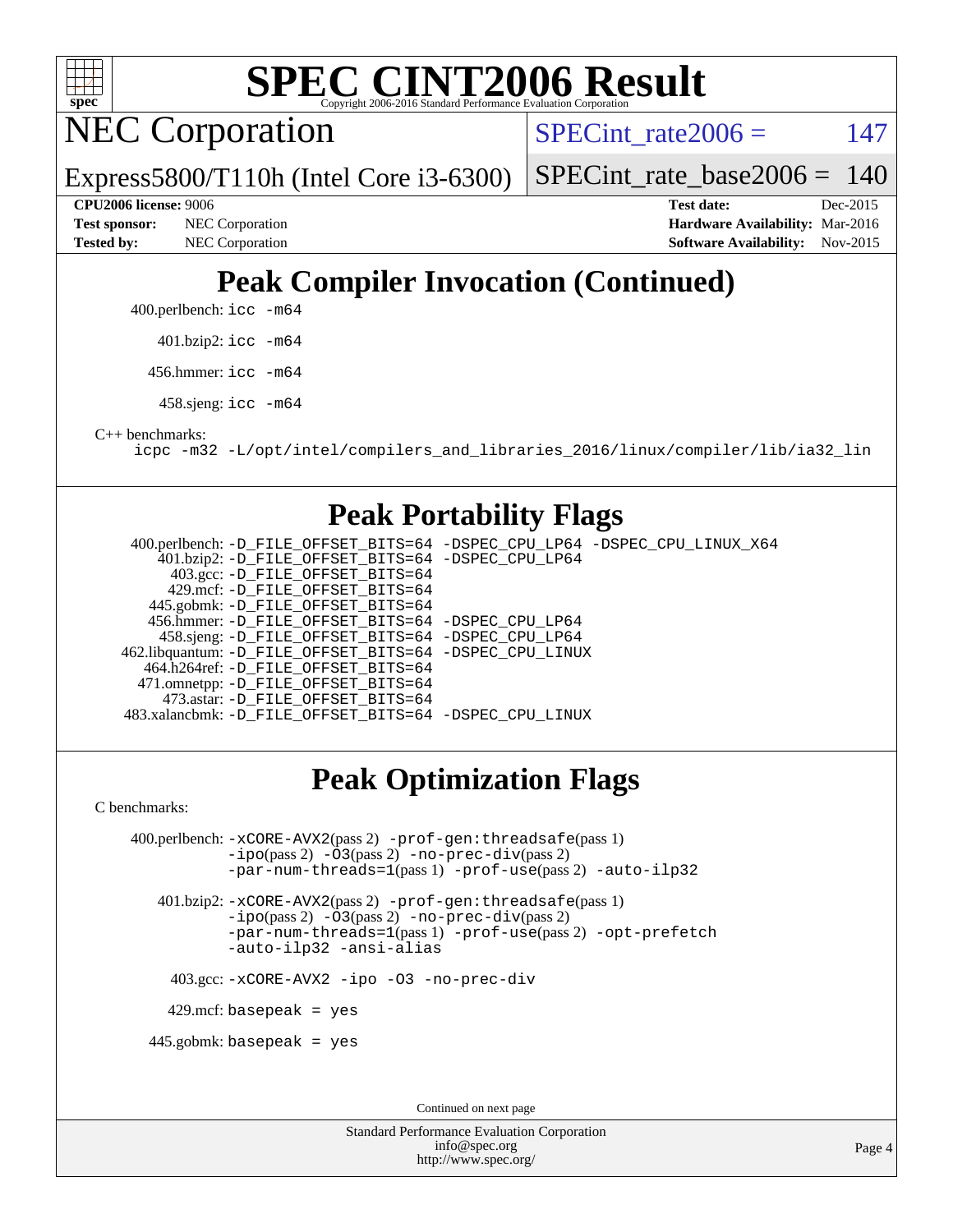

NEC Corporation

SPECint rate $2006 = 147$ 

Express5800/T110h (Intel Core i3-6300)

[SPECint\\_rate\\_base2006 =](http://www.spec.org/auto/cpu2006/Docs/result-fields.html#SPECintratebase2006) 140

**[CPU2006 license:](http://www.spec.org/auto/cpu2006/Docs/result-fields.html#CPU2006license)** 9006 **[Test date:](http://www.spec.org/auto/cpu2006/Docs/result-fields.html#Testdate)** Dec-2015 **[Test sponsor:](http://www.spec.org/auto/cpu2006/Docs/result-fields.html#Testsponsor)** NEC Corporation **NEC Corporation [Hardware Availability:](http://www.spec.org/auto/cpu2006/Docs/result-fields.html#HardwareAvailability)** Mar-2016 [Tested by:](http://www.spec.org/auto/cpu2006/Docs/result-fields.html#Testedby) NEC Corporation **[Software Availability:](http://www.spec.org/auto/cpu2006/Docs/result-fields.html#SoftwareAvailability)** Nov-2015

## **[Peak Optimization Flags \(Continued\)](http://www.spec.org/auto/cpu2006/Docs/result-fields.html#PeakOptimizationFlags)**

456.hmmer: [-xCORE-AVX2](http://www.spec.org/cpu2006/results/res2016q1/cpu2006-20160125-38832.flags.html#user_peakCOPTIMIZE456_hmmer_f-xAVX2_5f5fc0cbe2c9f62c816d3e45806c70d7) [-ipo](http://www.spec.org/cpu2006/results/res2016q1/cpu2006-20160125-38832.flags.html#user_peakCOPTIMIZE456_hmmer_f-ipo) [-O3](http://www.spec.org/cpu2006/results/res2016q1/cpu2006-20160125-38832.flags.html#user_peakCOPTIMIZE456_hmmer_f-O3) [-no-prec-div](http://www.spec.org/cpu2006/results/res2016q1/cpu2006-20160125-38832.flags.html#user_peakCOPTIMIZE456_hmmer_f-no-prec-div) [-unroll2](http://www.spec.org/cpu2006/results/res2016q1/cpu2006-20160125-38832.flags.html#user_peakCOPTIMIZE456_hmmer_f-unroll_784dae83bebfb236979b41d2422d7ec2) [-auto-ilp32](http://www.spec.org/cpu2006/results/res2016q1/cpu2006-20160125-38832.flags.html#user_peakCOPTIMIZE456_hmmer_f-auto-ilp32)

 458.sjeng: [-xCORE-AVX2](http://www.spec.org/cpu2006/results/res2016q1/cpu2006-20160125-38832.flags.html#user_peakPASS2_CFLAGSPASS2_LDCFLAGS458_sjeng_f-xAVX2_5f5fc0cbe2c9f62c816d3e45806c70d7)(pass 2) [-prof-gen:threadsafe](http://www.spec.org/cpu2006/results/res2016q1/cpu2006-20160125-38832.flags.html#user_peakPASS1_CFLAGSPASS1_LDCFLAGS458_sjeng_prof_gen_21a26eb79f378b550acd7bec9fe4467a)(pass 1)  $-i\text{po}(pass 2) -03(pass 2) -no-prec-div(pass 2)$  $-i\text{po}(pass 2) -03(pass 2) -no-prec-div(pass 2)$  $-i\text{po}(pass 2) -03(pass 2) -no-prec-div(pass 2)$ [-par-num-threads=1](http://www.spec.org/cpu2006/results/res2016q1/cpu2006-20160125-38832.flags.html#user_peakPASS1_CFLAGSPASS1_LDCFLAGS458_sjeng_par_num_threads_786a6ff141b4e9e90432e998842df6c2)(pass 1) [-prof-use](http://www.spec.org/cpu2006/results/res2016q1/cpu2006-20160125-38832.flags.html#user_peakPASS2_CFLAGSPASS2_LDCFLAGS458_sjeng_prof_use_bccf7792157ff70d64e32fe3e1250b55)(pass 2) [-unroll4](http://www.spec.org/cpu2006/results/res2016q1/cpu2006-20160125-38832.flags.html#user_peakCOPTIMIZE458_sjeng_f-unroll_4e5e4ed65b7fd20bdcd365bec371b81f) [-auto-ilp32](http://www.spec.org/cpu2006/results/res2016q1/cpu2006-20160125-38832.flags.html#user_peakCOPTIMIZE458_sjeng_f-auto-ilp32)

462.libquantum: basepeak = yes

 464.h264ref: [-xCORE-AVX2](http://www.spec.org/cpu2006/results/res2016q1/cpu2006-20160125-38832.flags.html#user_peakPASS2_CFLAGSPASS2_LDCFLAGS464_h264ref_f-xAVX2_5f5fc0cbe2c9f62c816d3e45806c70d7)(pass 2) [-prof-gen:threadsafe](http://www.spec.org/cpu2006/results/res2016q1/cpu2006-20160125-38832.flags.html#user_peakPASS1_CFLAGSPASS1_LDCFLAGS464_h264ref_prof_gen_21a26eb79f378b550acd7bec9fe4467a)(pass 1)  $-i\text{po}(pass 2) -\overline{O}3(pass 2)$  [-no-prec-div](http://www.spec.org/cpu2006/results/res2016q1/cpu2006-20160125-38832.flags.html#user_peakPASS2_CFLAGSPASS2_LDCFLAGS464_h264ref_f-no-prec-div)(pass 2) [-par-num-threads=1](http://www.spec.org/cpu2006/results/res2016q1/cpu2006-20160125-38832.flags.html#user_peakPASS1_CFLAGSPASS1_LDCFLAGS464_h264ref_par_num_threads_786a6ff141b4e9e90432e998842df6c2)(pass 1) [-prof-use](http://www.spec.org/cpu2006/results/res2016q1/cpu2006-20160125-38832.flags.html#user_peakPASS2_CFLAGSPASS2_LDCFLAGS464_h264ref_prof_use_bccf7792157ff70d64e32fe3e1250b55)(pass 2) [-unroll2](http://www.spec.org/cpu2006/results/res2016q1/cpu2006-20160125-38832.flags.html#user_peakCOPTIMIZE464_h264ref_f-unroll_784dae83bebfb236979b41d2422d7ec2) [-ansi-alias](http://www.spec.org/cpu2006/results/res2016q1/cpu2006-20160125-38832.flags.html#user_peakCOPTIMIZE464_h264ref_f-ansi-alias)

[C++ benchmarks:](http://www.spec.org/auto/cpu2006/Docs/result-fields.html#CXXbenchmarks)

```
 471.omnetpp: -xCORE-AVX2(pass 2) -prof-gen:threadsafe(pass 1)
-ipo(pass 2) -O3(pass 2) -no-prec-div(pass 2)
-par-num-threads=1(pass 1) -prof-use(pass 2) -ansi-alias
-opt-ra-region-strategy=block -Wl,-z,muldefs
-L/sh -lsmartheap
```

```
 473.astar: basepeak = yes
```
 $483.xalanchmk: basepeak = yes$ 

## **[Peak Other Flags](http://www.spec.org/auto/cpu2006/Docs/result-fields.html#PeakOtherFlags)**

[C benchmarks](http://www.spec.org/auto/cpu2006/Docs/result-fields.html#Cbenchmarks):

403.gcc: [-Dalloca=\\_alloca](http://www.spec.org/cpu2006/results/res2016q1/cpu2006-20160125-38832.flags.html#b403.gcc_peakEXTRA_CFLAGS_Dalloca_be3056838c12de2578596ca5467af7f3)

The flags files that were used to format this result can be browsed at <http://www.spec.org/cpu2006/flags/Intel-ic16.0-official-linux64.html> <http://www.spec.org/cpu2006/flags/NEC-Platform-Settings-V1.2-110h-RevA.html>

You can also download the XML flags sources by saving the following links:

<http://www.spec.org/cpu2006/flags/Intel-ic16.0-official-linux64.xml> <http://www.spec.org/cpu2006/flags/NEC-Platform-Settings-V1.2-110h-RevA.xml>